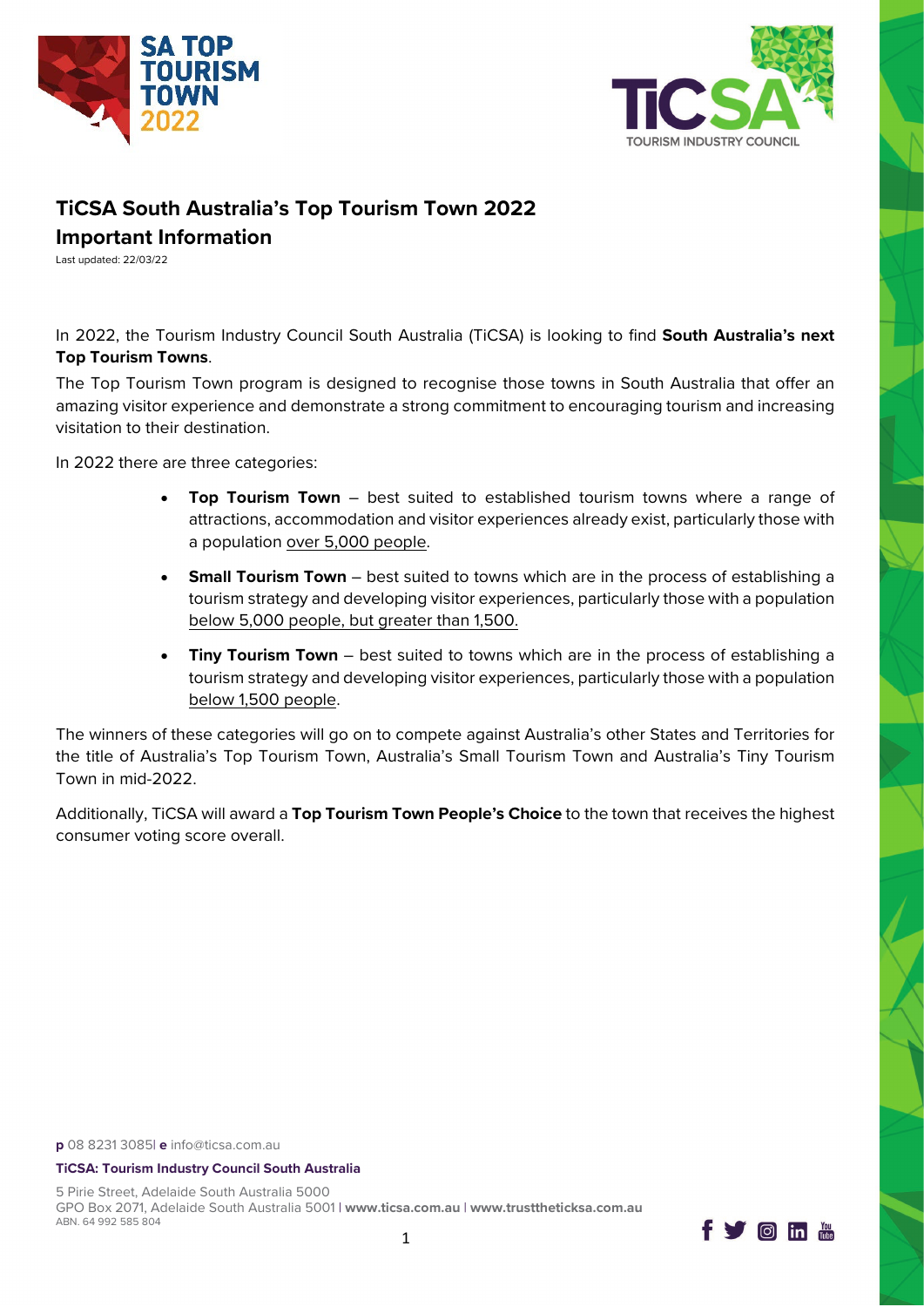



#### **Important Notes + Award Rules**

- **Nominations are open to any city or town**, specifically relating to geographical towns and population centres, **not** Local Government Areas. Consensus data from [the ABS](https://www.abs.gov.au/websitedbs/D3310114.nsf/Home/2016%20search%20by%20geography) should be used to determine population size.
- **Entries must be submitted via th[e Quality Tourism Framework](https://online.qualitytourismaustralia.com/) by [a Quality Tourism Accredited](https://ticsa.com.au/industry-programs/quality-tourism-framework/australian-tourism-accreditation-program/) Visitor Information Centre or Local Council by COB Tuesday 4th April 2022.** Entries are open to Local Tourism Associations, or motivated individuals/groups of locals passionate about elevating the profile of their town but must be submitted via the Visitor Information Centre or Local Council. **Only one nomination can be made per town.**

**Note:** If two nominations are received, the awards Program Manager has the right to accept which one will proceed. The hierarchy of which would be accepted would apply

- Accredited Visitor Information Centre
- Local Council
- The name of the Visitor Information Centre or Local Council does not need to be the name of the town making the submission but must be authorised to make the nomination on behalf of the town. **A Visitor Information Centre may nominate multiple towns** within its catchment should a nearby town not have an official Visitor Centre.
- **Nomination Fee**: **\$180.00 (GST excl)**. Entry fees must be paid by the close of nominations for the nomination to be valid. Entry fees are non-refundable.
- The sooner you submit your nomination, the sooner you can access the submission portal.

#### **Key Dates**

| Nominations Open                                      | Monday, 7 <sup>th</sup> February  |
|-------------------------------------------------------|-----------------------------------|
| <b>How to Enter Webinar</b>                           | Monday 28th February              |
| Nominations Close                                     | Monday, 15th March COB            |
| Submissions due (can be submitted prior)              | Monday, 4 <sup>th</sup> April COB |
| <b>Towns announced + Consumer Voting Opens</b>        | Wednesday, 13th April             |
| <b>Consumer Voting Closes</b>                         | Monday, 9 <sup>th</sup> May       |
| <b>Winner Announcement at State Event</b>             | Late May/Early June. Date TBC.    |
| <b>National Event - Winners go on to represent SA</b> | <b>Mid 2022</b>                   |

**p** 08 8231 3085| **e** [info@ticsa.com.au](mailto:info@ticsa.com.au)

#### **TiCSA: Tourism Industry Council South Australia**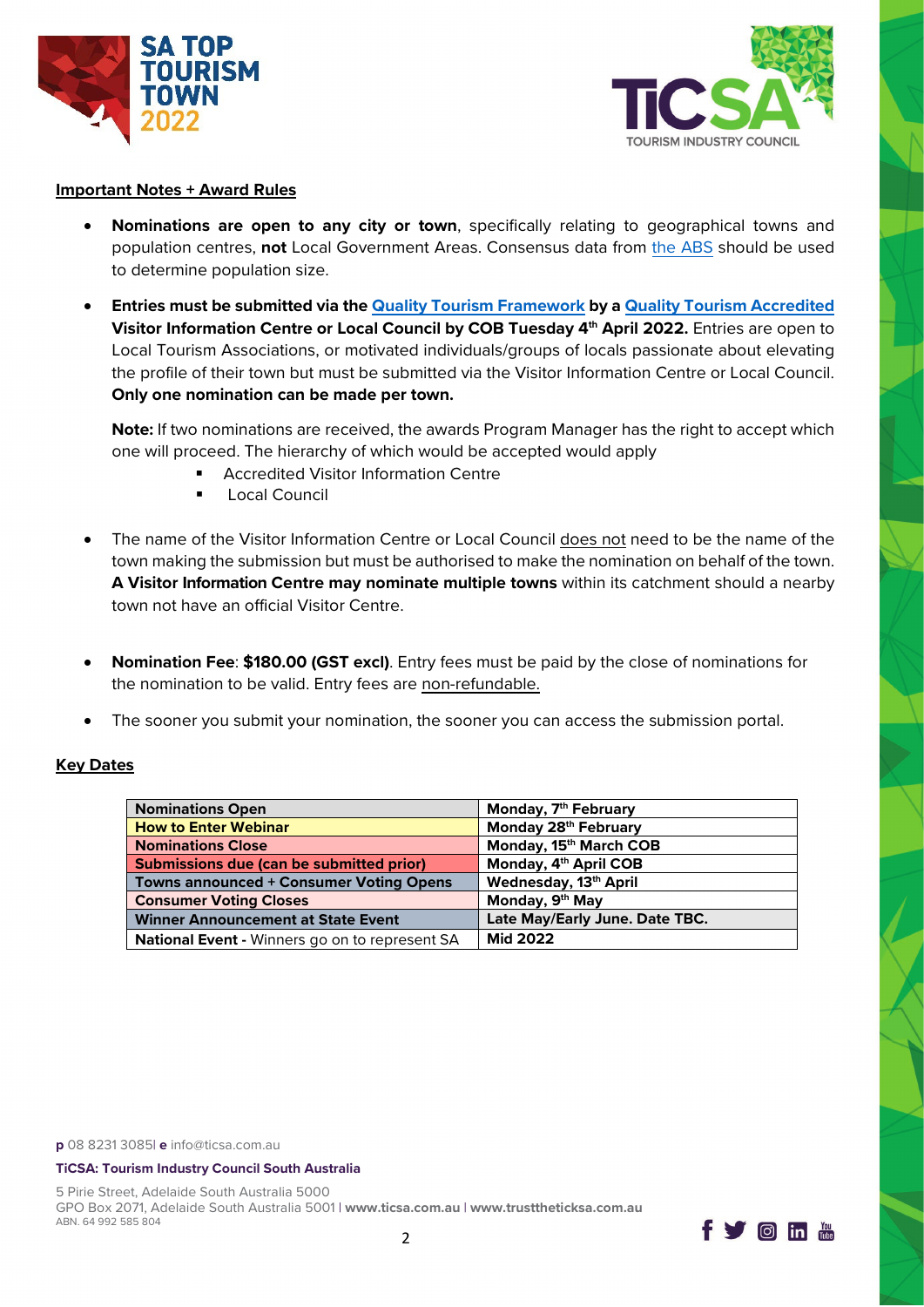



## **How to Enter**

Entries can be submitted at any time after the nomination is made, with the final closing date being **COB Tuesday 15th March 2022.** 

The following provides an overview of the submission requirements:

### **Media & Promotional:**

- The name/details of the person who will accept the awards at the Awards Presentation should you win the category.
- The name/details of the person who will be corresponding with the Media should you win the category.
- A separate 100-word description about your town for promotional purposes.
- Two hero images that best depict your entry and will be used for media and promotional purposes.

### **Town Introduction:**

• An **overview of the town** including target market and its commitment to tourism.

## **Visitor Itinerary:**

- **An itinerary for a defined target market** which includes both **accommodation** and **activites** e.g. two adults and two children for the number of days/nights as per your category requirements. The itinerary length should be as follows:
	- Top Tourism Towns 4 days/3 nights
	- **Small Tourism Town 3 days/2 nights**
	- **Tiny Tourism Town 2 days/1 night**
- Entrants must submit a text and optional PDF version of the itinerary.

# **Promotional Video:**

- A **30 second 2-minute promotional video** which highlights the key attractions and experiences in the nominated town.
- The video must be submitted in MP4 format and must be wide-screen and high-definition.
- The video must be suitable for public viewing and cannot infringe on the intellectual property, privacy, publicity, ownership or any other legal or moral rights of any third party.

**p** 08 8231 3085| **e** [info@ticsa.com.au](mailto:info@ticsa.com.au)

#### **TiCSA: Tourism Industry Council South Australia**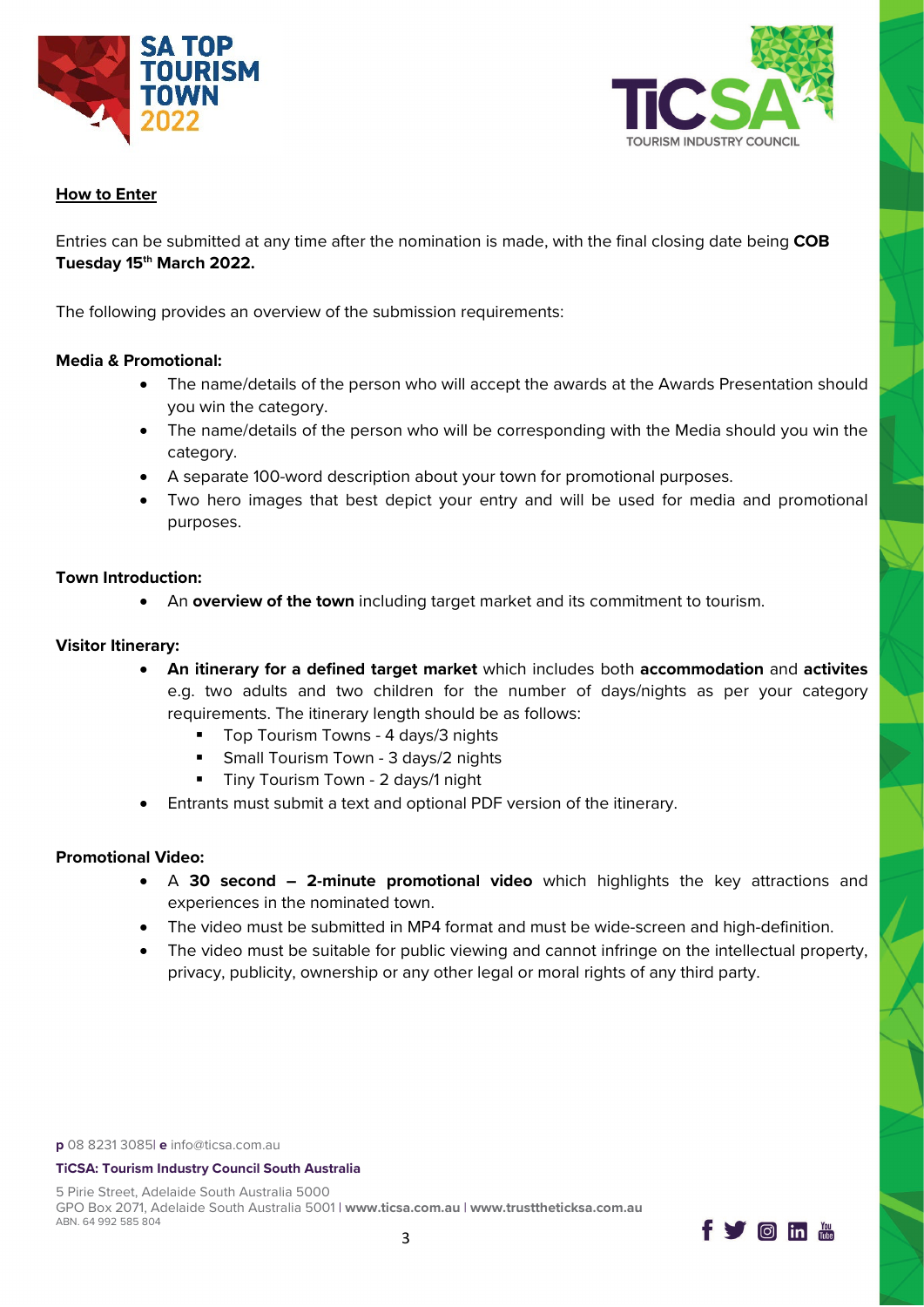



### **Editorial Article**

- A short editorial article on **why visitors should come to your town** and what they could experience during their visit.
- The article must not be more than **800 words** and entrants must submit both a Word and PDF version of the article.
- The article should be written in the style of a feature article for print or online media.
- The article must be accompanied by six images.
	- Images to be high resolution PNG files (less than 250kb)
- All images must by free of copyright and will be used during the Awards presentation and on certificates.

### **Accommodation and Attractions (ReviewPro GRI Score)**

- A list of accommodation and attraction activities that can generate a GRI score via ReviewPro.
	- Top Towns 5 of each (5 x accommodation, 5 x attraction)
	- Small Towns 3 of each (3 x accommodation, 3 x attraction)
	- Tiny Towns 2 of each (2 x accommodation, 2 x attraction)
- ^The entrant must have approval from each accommodation/attraction for the state/territory program to create a ReviewPro account and access the GRI.

#### **Consumer Voting**

• Consumer voting for the Top Tourism Town People's Choice will commence on **Wednesday 13th** April where the public will have the opportunity to review the Promotional Video, Visitor Itinerary and Editorial Article and vote for their favourite online.

# **Assessment Scoring**

The three Tourism Town Categories will be scored a total score made up of:

- **10%** score determined by ReviewPro GRI score
- **25%** score determined by public consumer vote; and
- **65%** score determined by panel of industry judges

Towns will be announced **Wednesday 13th April** and proceed to the consumer voting component of the award process. The public will have the opportunity to review the video, itinerary and editorial article and vote for their favourite online.

**p** 08 8231 3085| **e** [info@ticsa.com.au](mailto:info@ticsa.com.au)

#### **TiCSA: Tourism Industry Council South Australia**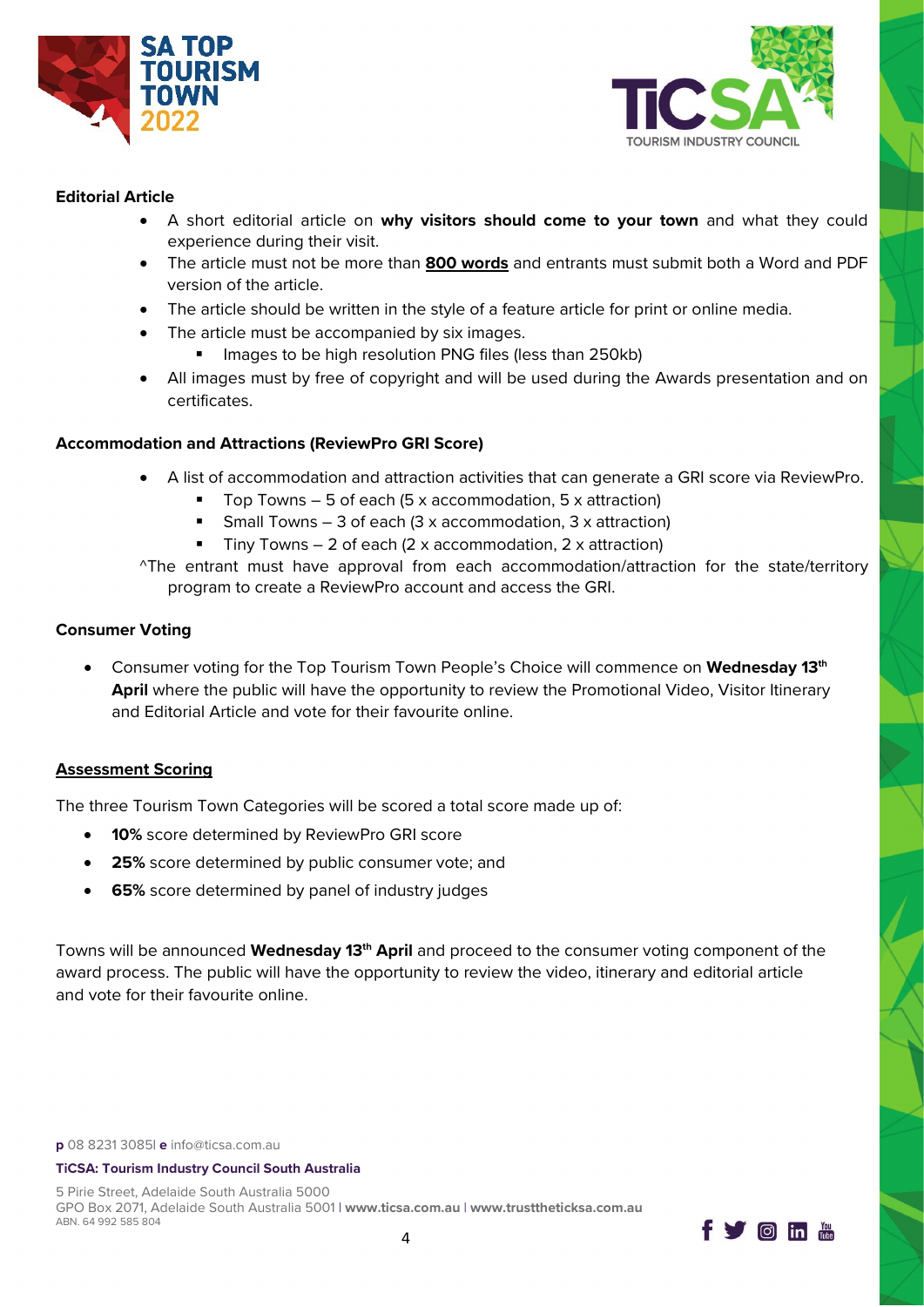



## **What Judges will be looking for**

The following provides a breakdown of the scores available for each item submitted, and what judges will be looking for:

#### **Town Introduction:**

- The town was able to demonstrate that they have a commitment to growing tourism
- Target market is clearly identified, and rationale of target market is clear and sound

# **Editorial Article & Photos:**

- Thought, style and theme of the writing is of high quality and in the style of a feature article.
- Writing has been directed to the visitor.
- Theme is consistent with specified target market and the video and itinerary supplied.
- The theme reflects the brand and values of the town and is a compelling and enjoyable proposition for specified market.
- Photos
	- o Photos are shot in a creative and interesting way to evoke an emotional response; and
	- o Photos and editorial are connected.

### **Promotional Video:**

- The video concept is creative and interesting to evoke an emotional response.
- Theme reflects the brand and values of the town and connects to the editorial and itinerary.
- Narrative and imagery are connected e.g. the story/description/voice over is connected to what is being viewed throughout the video.
- Key attractions and experiences are shown.
- The town is at the centre of the concept.

# **Visitor Itinerary:**

- Theme of itinerary is consistent with specified target market.
- Theme of itinerary reflects the brand and values of the town that have been identified in the video and editorial.
- The itinerary is achievable.
- A range of experiences/attractions are presented, with seasonality noted, if applicable.
- A compelling and enjoyable proposition that entices the reader to visit.

#### **TiCSA: Tourism Industry Council South Australia**

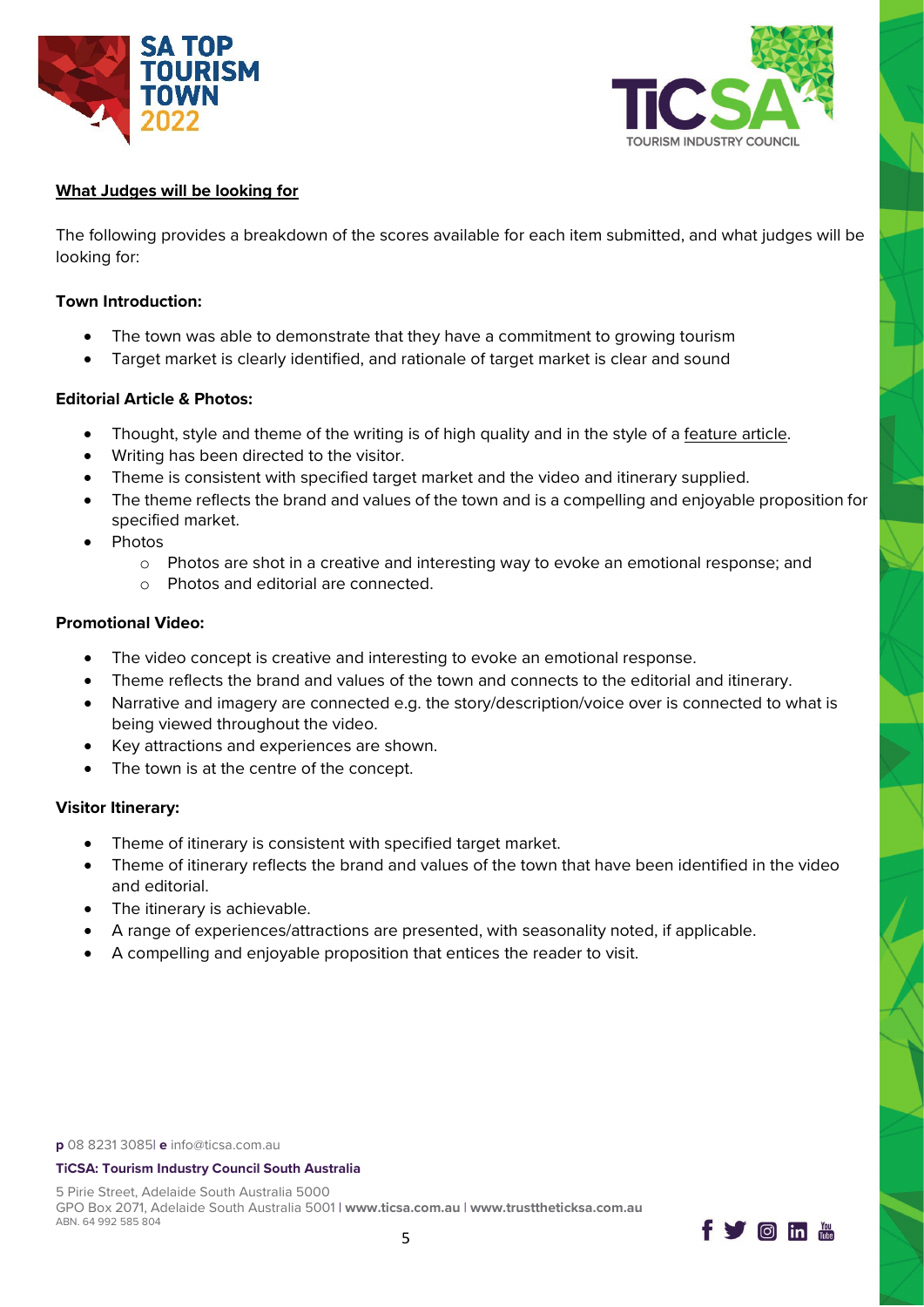



## **Entrant Tips & Advice**

- Your submission elements must all relate back to the specified target market in your itinerary.
- The various components (itinerary, video, editorial, photos) must be aligned in theme, tone and who they are targeting.
- The judges or consumers may not know your town. Your editorial should be written so that judges and consumers are excited to visit your town.
- Do not use acronyms unless you include the full name in brackets following it.
- Your itinerary should be achievable and able to be provided for visitors at all times, not just for your submission.
- The itinerary submitted will be suggested to the winners of the consumer promotion so ensure that you are able to provide this.
- You can use any means available to you to create your video, whether it is with a video camera, webcam, iPhone or Go Pro. You may also create a slide show using high-quality images and voice over or music. No budget is required, just your imagination.
- The video should show some of your major attractions or experiences that visitors can experience in your town and should include visitors enjoying those attractions and experiences.
- Allow ample time to meet with the VIC staff or Local Council to upload the submission contents and hero images.

### **Prizes**

**Top Tourism Town** award winner will receive:

- **Extensive promotional package**, including exclusive marketing opportunities across digital, print and social media - special thanks to **Adelady, Adelaide Airport, FiveAA, SA Life & Shop Local SA.**
- **Customised brand-mark** for inclusion in marketing.
- **Customised sign** to promote win at entry and exit point of town.
- Trophy and framed certificate presented at winner announcement event.
- Feature on TiCSA social media channels and website.

**Small Tourism Town** award winner will receive:

- **Extensive promotional package**, including exclusive marketing opportunities across digital, print and social media - special thanks to **Adelady, FiveAA, SA Life & Shop Local SA.**
- **Customised brand-mark** for inclusion in marketing.
- **Customised sign** to promote win at entry and exit point of town.
- Trophy and framed certificate presented at winner announcement event.
- Feature on TiCSA social media channels and website.

**p** 08 8231 3085| **e** [info@ticsa.com.au](mailto:info@ticsa.com.au)

#### **TiCSA: Tourism Industry Council South Australia**